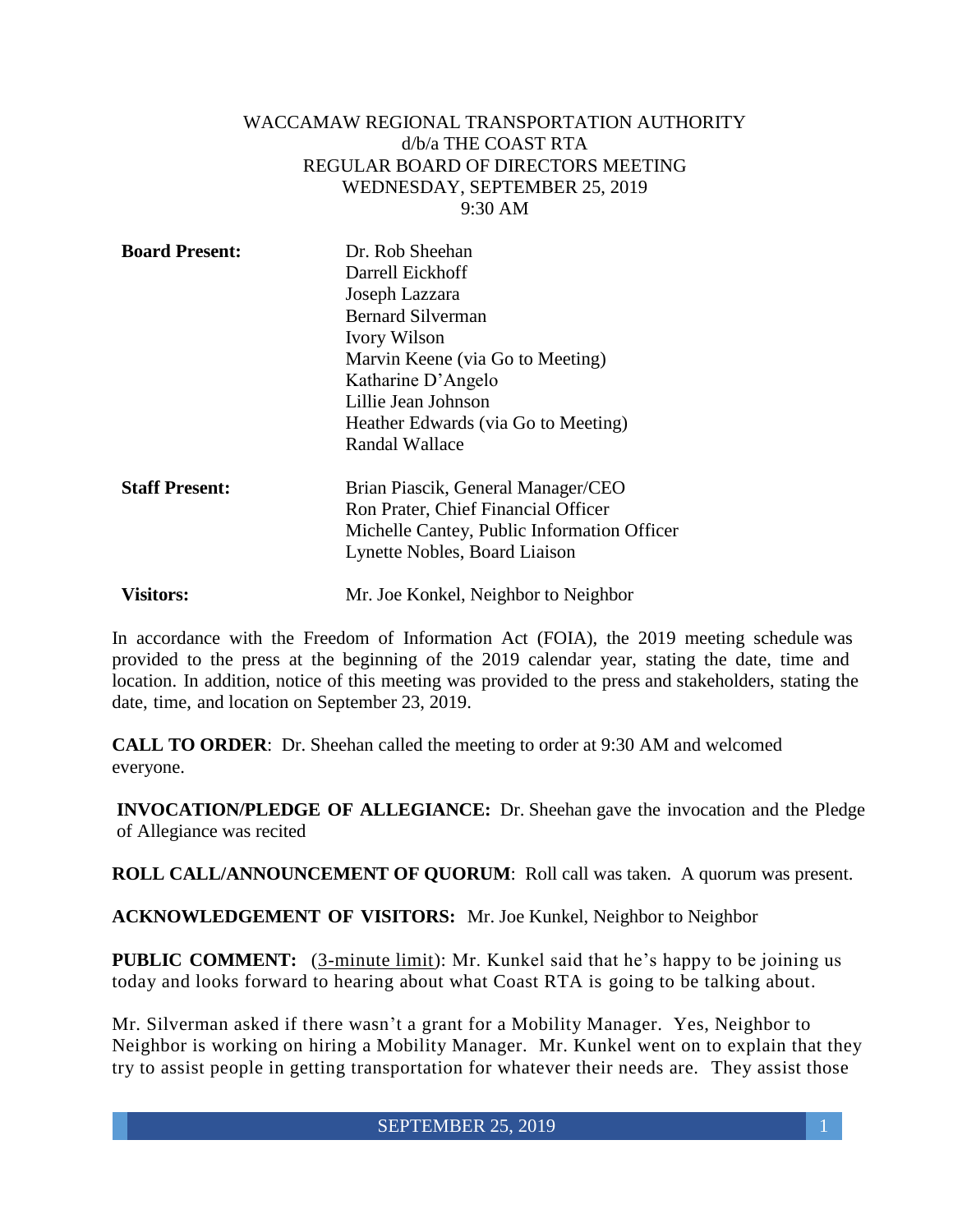who have no one to offer them the assistance they need. They are funded by GSATS and United Way.

### **EMPLOYEE RECOGNITION:** None

**APPROVAL OF AGENDA:** There was a motion by Mr. Eickhoff and a second by Mr. Lazzara to approve the agenda. A voice vote was taken; no nays being heard, the agenda was approved**.**

**APPROVAL OF MINUTES:** There was a motion by Mr. Lazzara and a second by Ms. D'Angelo to approve the minutes from the August board meeting. A voice vote was taken; no nays being heard, the minutes were approved.

#### **COMMITTEE REPORTS**

#### **GENERAL MANAGER'S REPORT:**

The Service/PAC Committee nor the Finance Committee met in September; therefore, Mr. Piascik will provide information during his General Manager's Report.

We were hoping to launch iPads for the board members today, but there were some issues with Verizon and we will be doing that at next month's meeting. Randal shared that they had tried this with City of Myrtle Beach and it was a disaster. Each board member will have "@coastrta.com" email address, as all e-mails sent to their personal e-mail address is subject to FOIA. The tablets will be locked down so they can be used only for Coast business.

Mr. Piascik met with the Transportation Committee and there were positive remarks regarding our FY20 Budget and they were very pleased with how much we have paid down on the note. We will be on their Consent Agenda for their October 1st meeting. We do have a resolution for approving the FY20 Budget.

Regarding the Financials: We had a bad month in August in maintenance; a number of parts that had been ordered and were in inventory, but they aren't billed until they are put on a bus. We're making efforts to improve this process by having a list of open purchase order items at the end of each month. Travel and Training is related to some maintenance training and Genfare training. We also had a hit in Revenue (Fares); we doubled in July with two (2) deposits that hit on July 30 and July 31, and one of the deposits was accrued; about \$8,000. We need a better handle on how parts acquisition affects our cash. Labor expenses are in good shape. On Page 3, we're collected an additional \$133,000 in revenue. Mr. Silverman asked how much we ended up getting for the two (2) Internationals. Mr. Piascik said we ended up getting \$16,000. On the Balance Sheet, our note is down to \$217,000. Cash Requirements: Page 8, the Pension Rebate of \$71,000 we were supposed to get, we're not getting. That number will remain. We have a new Cash Requirements in the wings for September and we'll be in decent shape. Dr. Sheehan asked when raises are budgeted. Mr. Piascik replied, "October 1." We were over 80,000 riders in August, which is a record in Mr. Piascik's tenure. Average Revenue Fare number is incorrect. August should be closer to \$60,000. Mr. Piascik will make the correction. Our On-Time Performance is up to 88%. We want that at 90%.

Mr. Piascik made the following slide presentation to the board: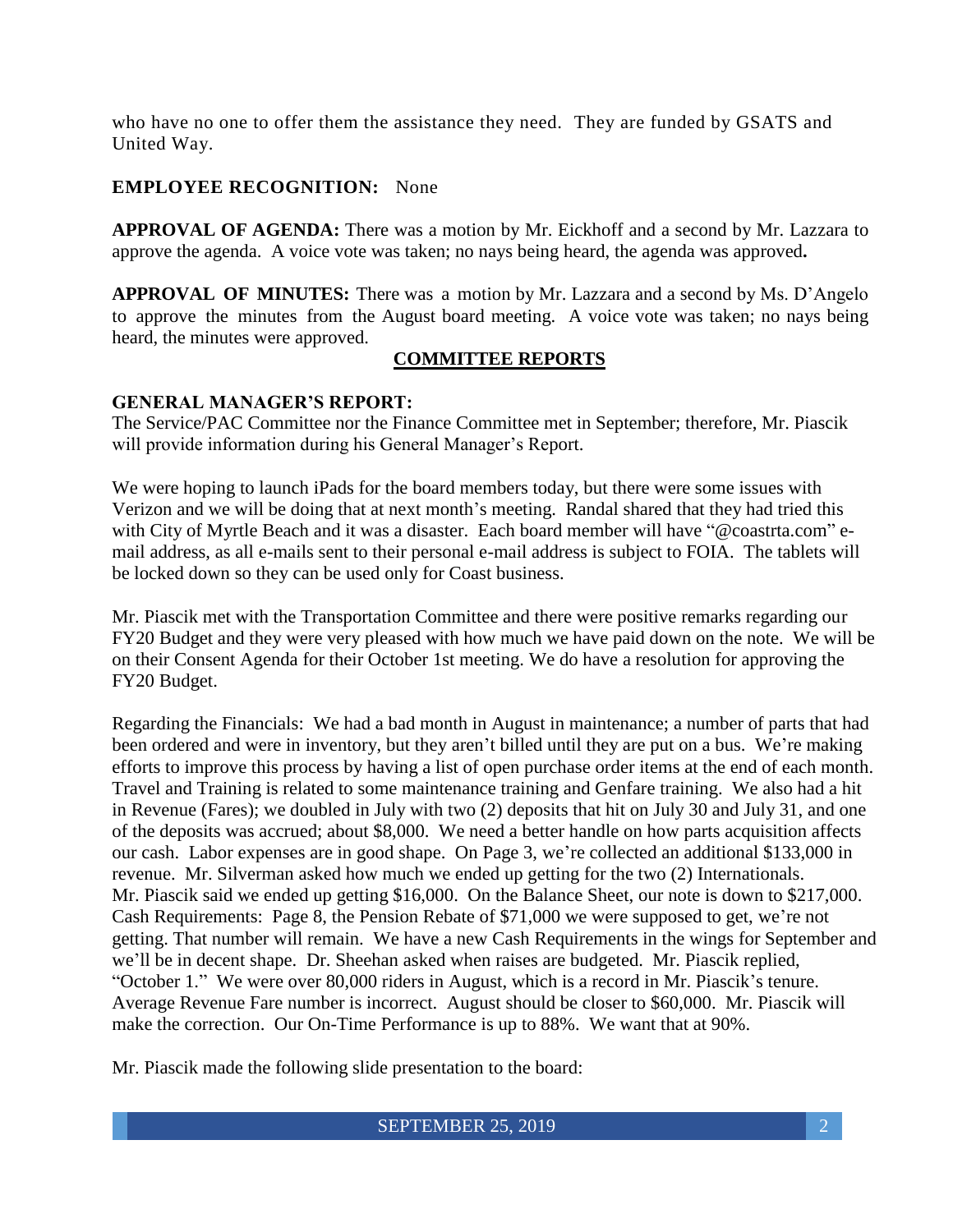

# COAST RTA STATE OF THE COAST

Board Meeting September 2019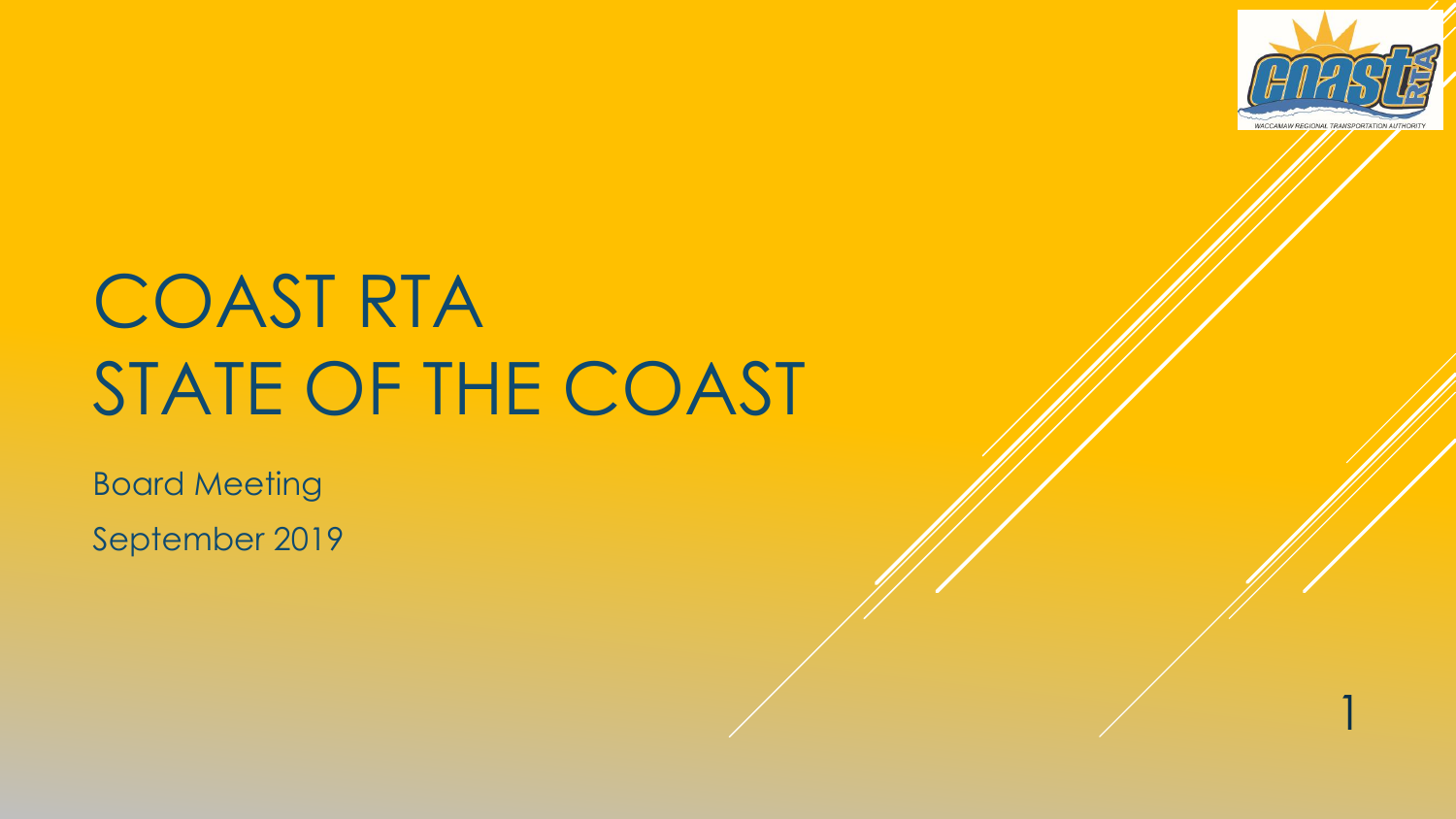

# Very Good.

### STATE OF THE COAST

Mike drop.

2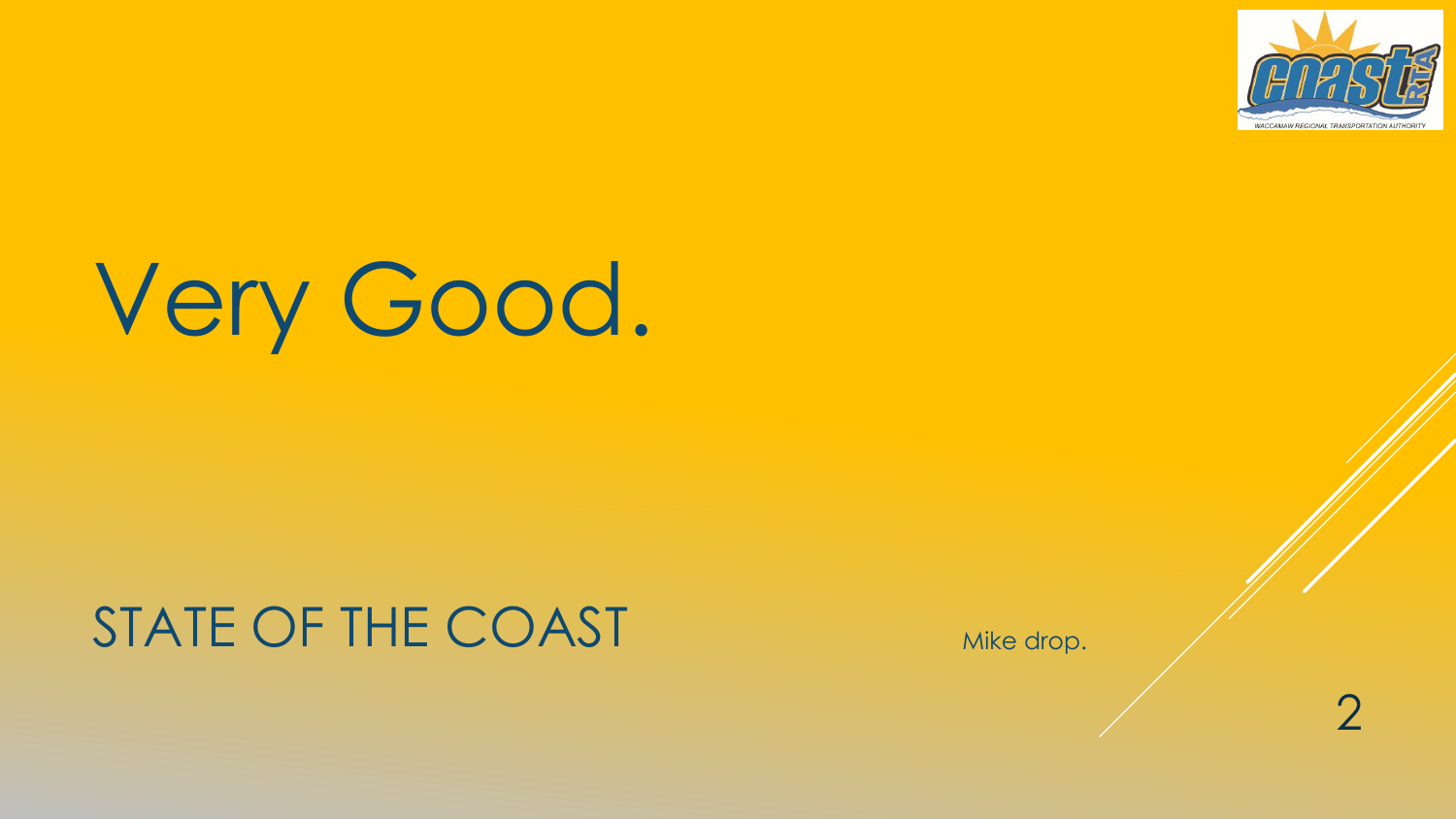### ▶ Service Highlights



3

- 80,314 rides in August Transit/Paratransit Combined
- **Transit 8.7% increase in riders Jun-Aug 2018 v 2019**
- **Paratransit 1.29 passengers/hr since Feb 1. and on-time to 88%**
- ► Entertainment Shuttle 2019 ridership 70,000+
- ▶ Farebox revenue rebounding attributable to the teamwork between ops and maintenance
- **Paratransit taking on Routes 2 & 3**
- **Hurricane Dorian**
- **Grand Total of 2 accidents in June, July and August**

## STATE OF THE COAST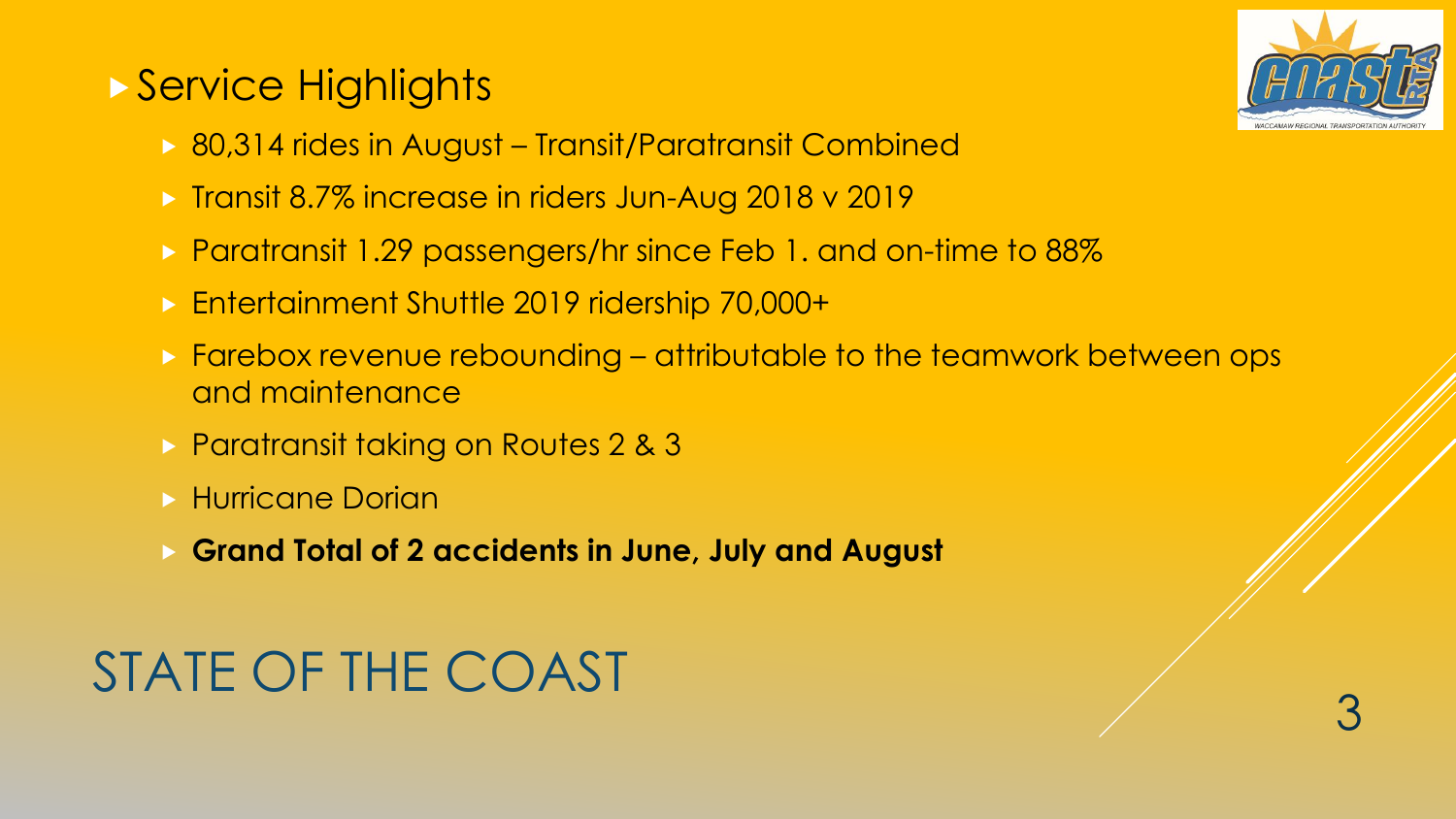

### **Maintenance Highlights**

- **Implemented new Maintenance Software**
- **Farebox PMs Helpdesk Ticket Process Working Well**
- **Improved write-ups from Ops**
- Replaced 5 engines in 2019
- **Steering boxes**
- **Body Damage Challenges**
- **> Parking**

## STATE OF THE COAST

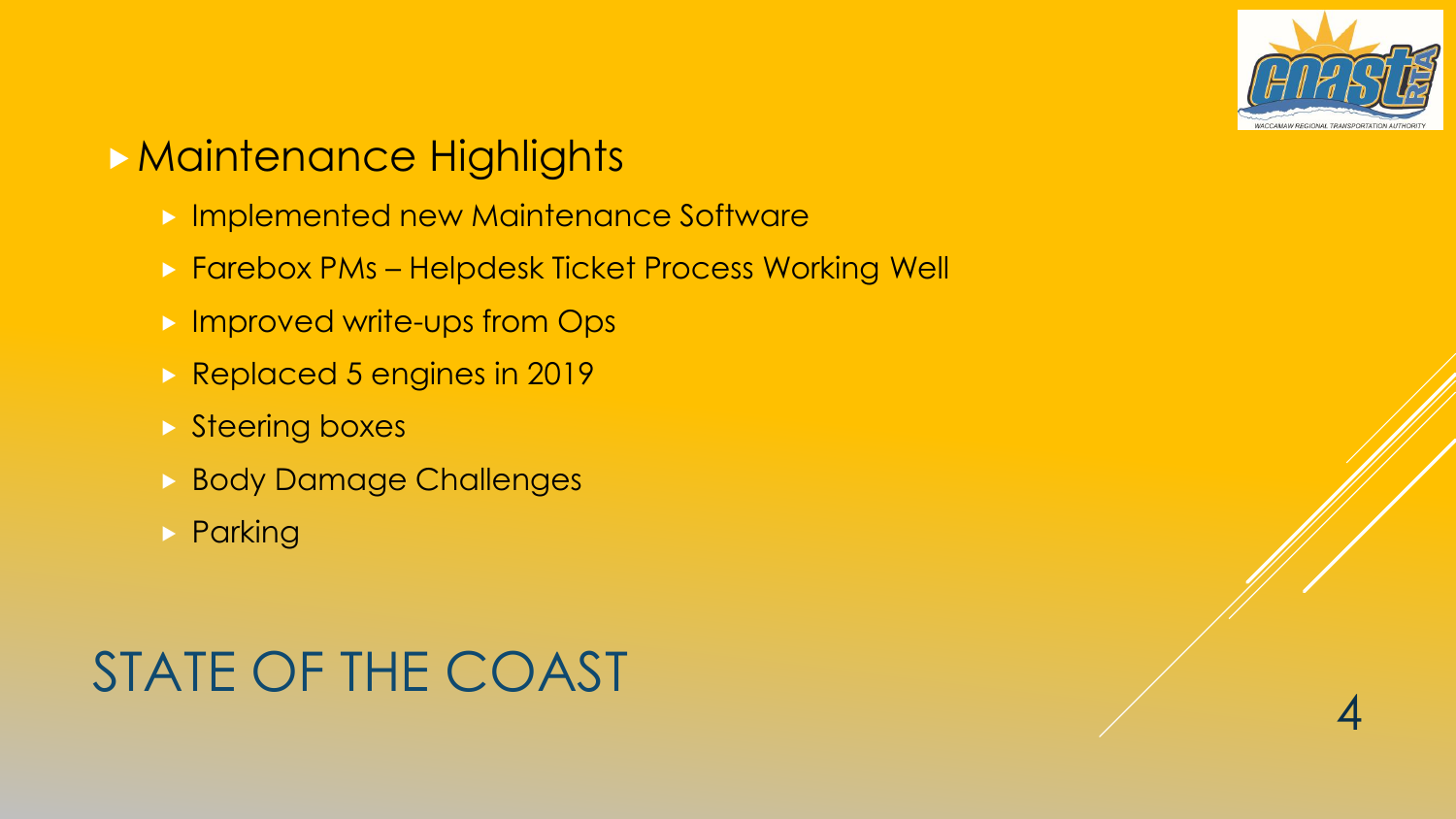

- **Bus Stop Designation Program** 
	- ▶ Routes 10, 15N and 15S November 1 Start
	- ▶ 15S Re-alignment
- Two 40-foot New Flyers January 2020
- **Three Small Transits October 2019**
- **Figure 1** > Three long cutaways TBD
- **Facility Development Program**
- **> Video Archiving**
- Fuel Management
- **Re-Roll out Stop Annunciation**







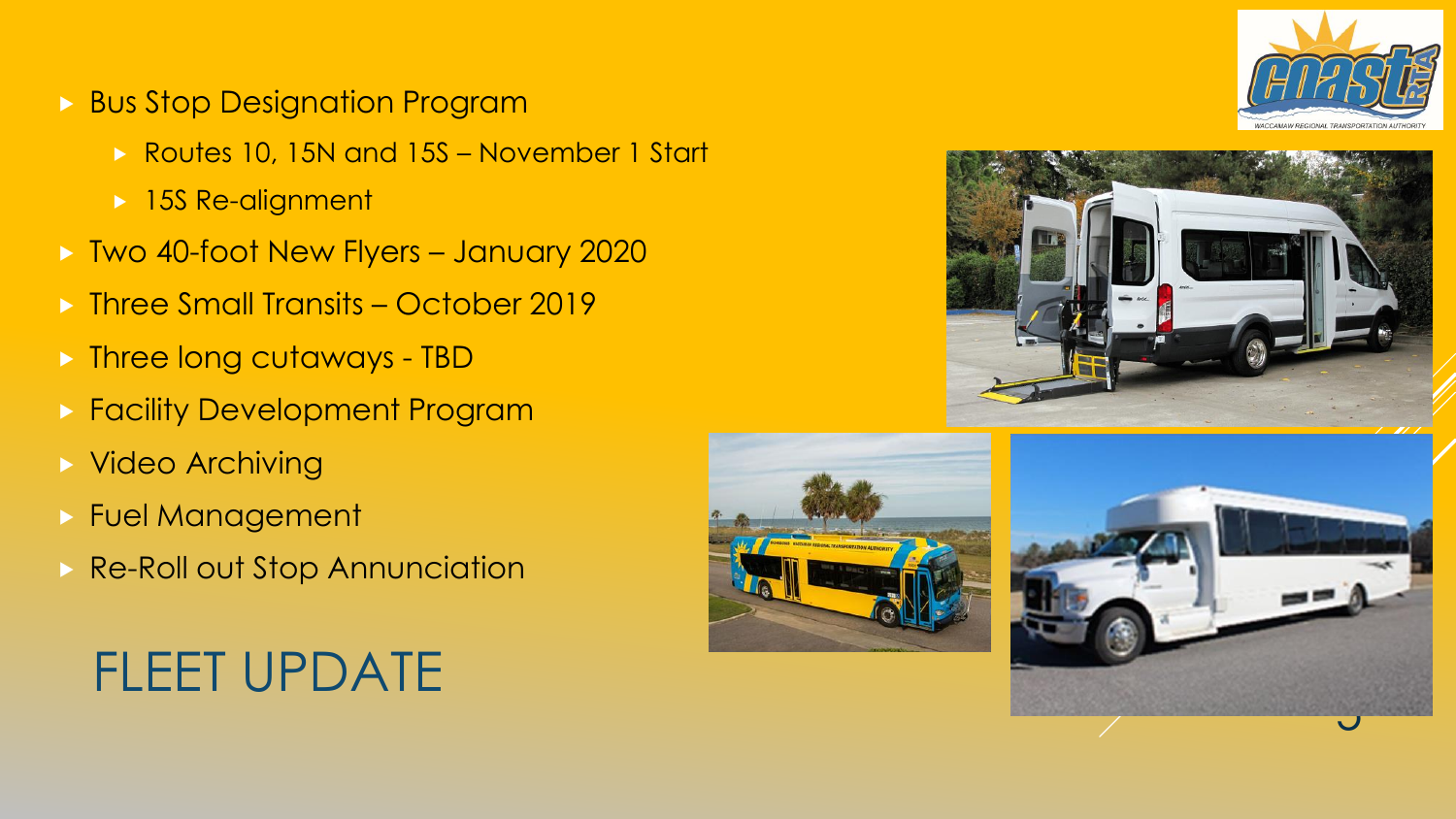

- Wage increase Authority-wide beginning with next payroll includes a small cost of living and then merit-based increases
- ▶ Still Working on Fare Collection Issues
- **Improve Insurance Claim Procedures**
- **In Identifying Capital Investments to Improve Operational Efficiency**
- ▶ Service Expansion Start Conversations
	- ▶ Public Meetings Georgetown County, Socastee & NMB

## FY 20 BUDGET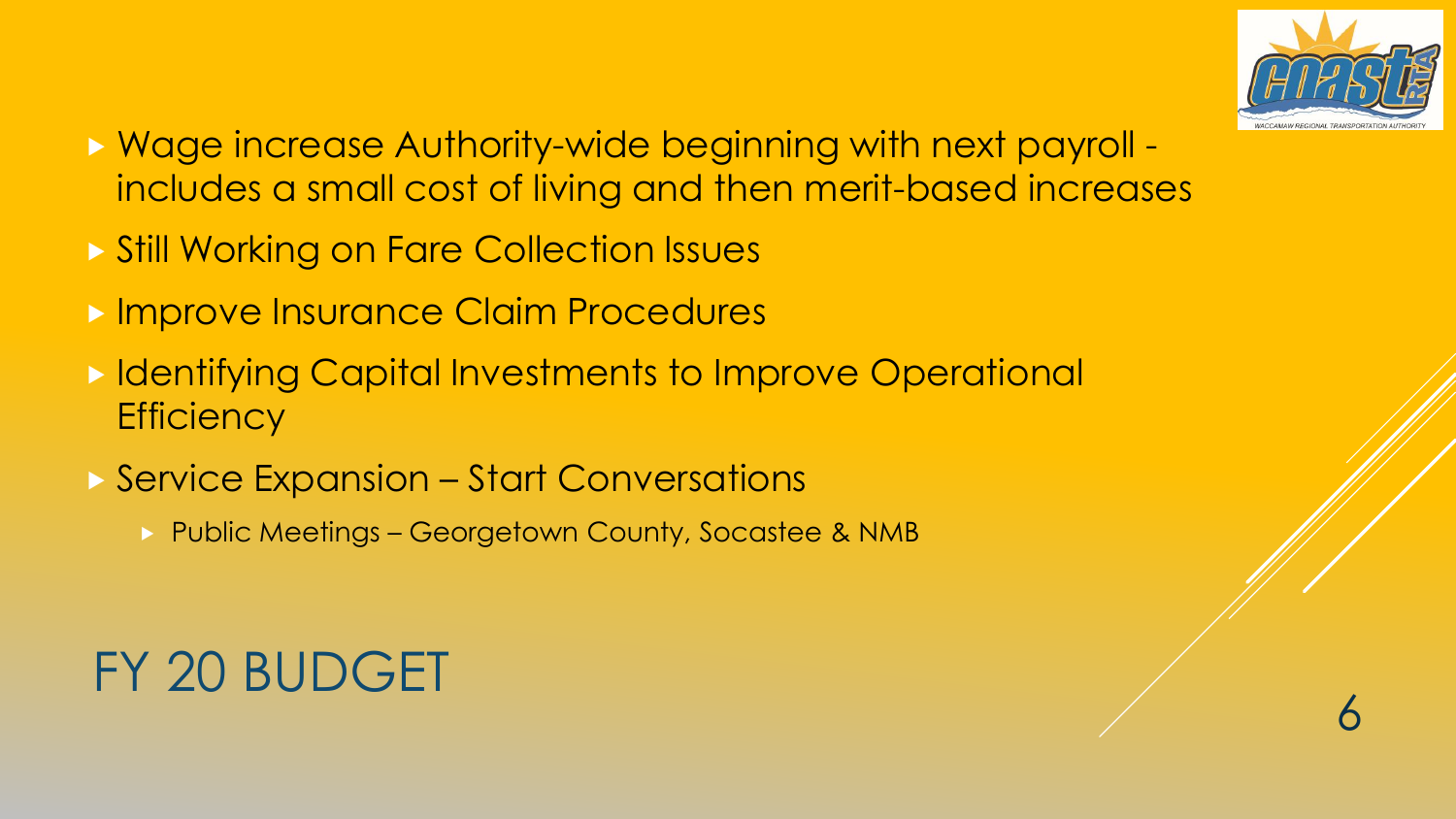

- Vacation Payouts and PTO Accrual New Employee **Manual**
- ▶ Open Enrollment begins October 1 through October 31 effective January 1
- ▶ Training Route Cross–Training, Defensive driving, PASS, Assorted Maintenance Programs
- Safety Committee

### HR/PAYROLL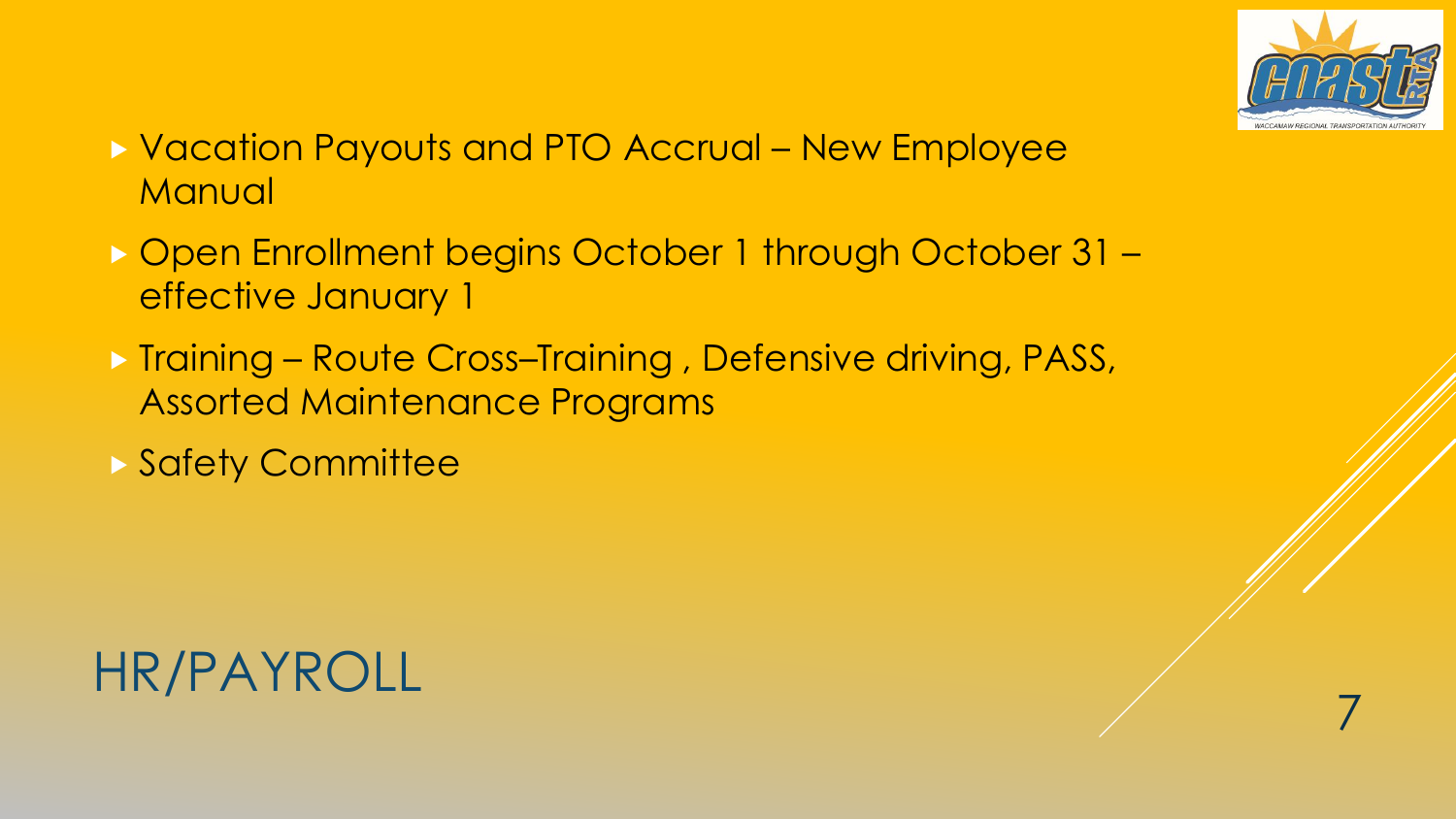

### Regional Rodeos

- $\triangleright$  October 26<sup>th</sup> Fantasy Harbor
- January Columbia
- ▶ Thanksgiving Luncheon November 21st
- Local Parades during the weekend of December 6th
- ▶ Holiday Party Catered in-house December 18th

# UPCOMING EMPLOYEE EVENTS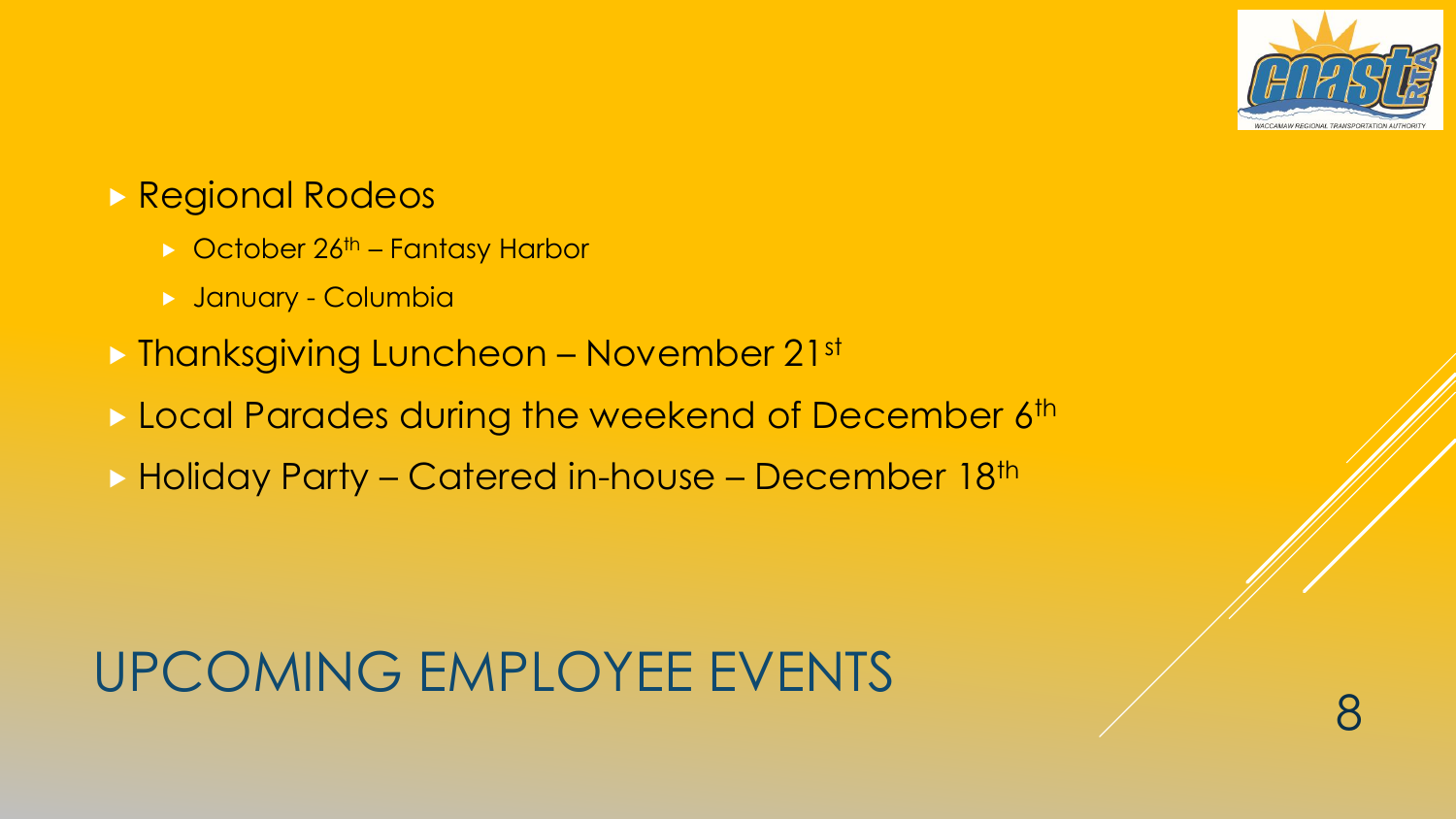Mr. Silverman asked what our next step is with AECOM. Mr. Piascik said that we are going to have a conversation internally about our next priority and make a suggestion to the Service/PAC Committee in the October committee meeting. Mr. Silverman recommended that we develop a timeline for next year's Entertainment Shuttle. Dr. Sheehan shared that he thought we had agreed to stop going through this every year.

#### **APPROVAL OF RESOLUTIONS:**

Ms. Nobles read the following into the record:

### **WACCAMAW REGIONAL TRANSPORTATION AUTHORITY RESOLUTION NO. SEPT2019-11**

### APPROVAL OF DRAFT FY2020 BUDGET

A motion of the Board of the Waccamaw Regional Transportation Authority to adopt the Draft FY2020 budget for the period October 1, 2019 to September 30, 2020 and authorizing the General Manager/Secretary-Treasurer to manage the fiscal affairs of the Authority in accordance with budget amounts.

There was a motion and a second that the resolution be approved. There was no discussion. A voice vote was taken; no nays being heard, the resolution passed.

#### **EXECUTIVE SESSION:** None

**OLD BUSINESS**: By-Laws changes were tabled until the Compensation Plan is completed.

#### **NEW BUSINESS:**

Election of new Vice-Chairman of the Board of Directors – As there was only one (1) nominee, Dr. Keene, the board dispensed with the usual secret-ballot method of voting. Dr. Keene was the unanimous choice for the position of Vice-Chairman of the Board of Directors.

Ms. Nobles distributed a copy of the proposed meeting schedule for FY20. The only changes were the Board of Directors meeting on Wednesday, December 11, 2019 will begin at 11:30 AM, with lunch being provided. Also, the Finance Committee meetings will begin at 9:15 AM and the Service/PAC Committee meetings will follow at 10:30 AM each month. Those changes will be made and a new calendar will be sent to board members and administrative staff. It will also be sent to the press and stakeholders, as well as being posted on our website.

Mr. Eickhoff shared that we will firm up the members for each of the committees at the October board meeting.

**ANNOUNCEMENTS**: Pastries from the Trestle are in honor of Dr. Sheehan's last meeting as Chairman of the Board. In honor of Dr. Sheehan, a donation has been made in his name to the CCU Foundation.